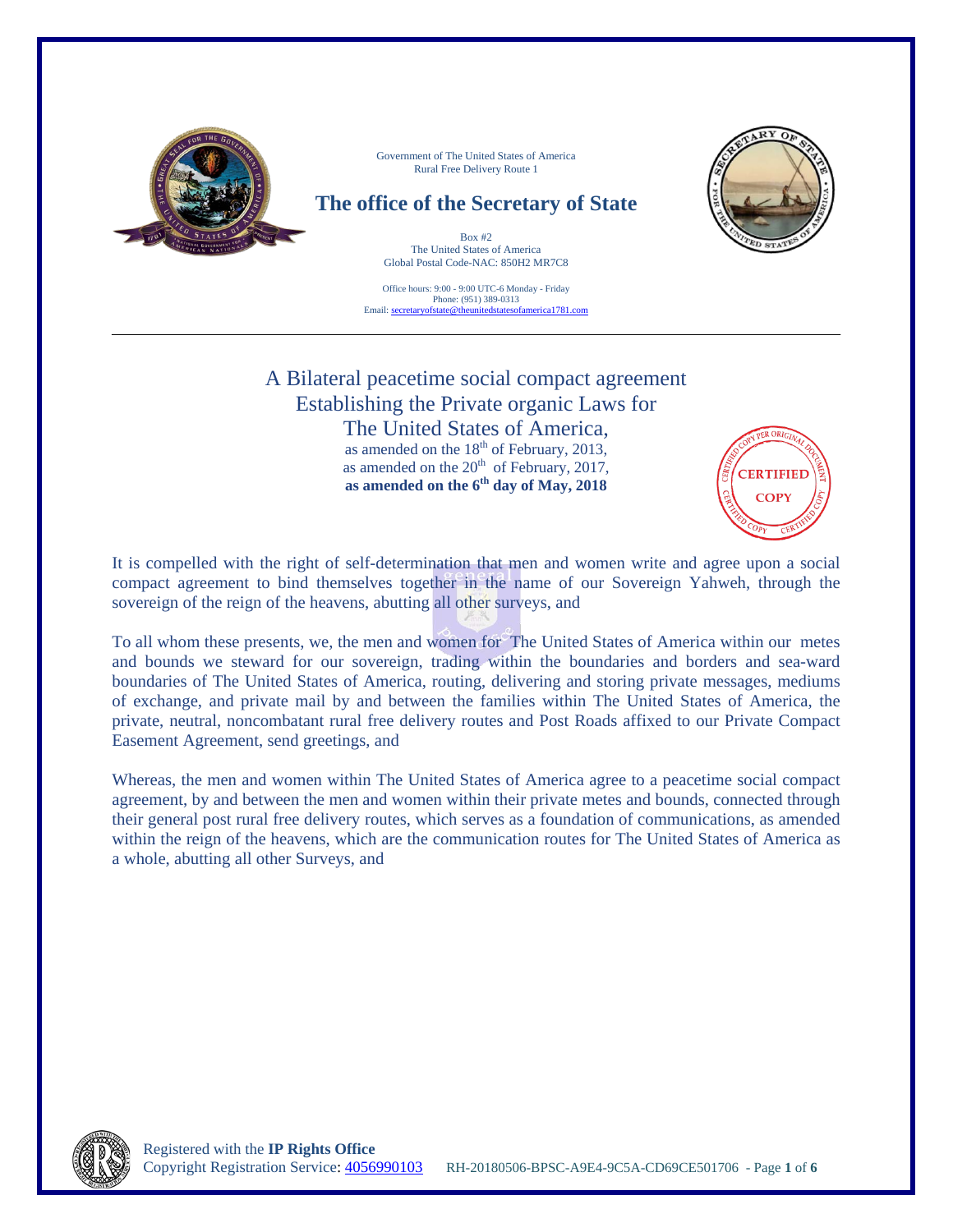## **Article the first:**

- A. All offices within The United States of America will make no regulation respecting an establishment of religion, or prohibiting the free exercise thereof: or abridging the freedom of speech or of the press or the right to peaceably assemble, and
- B. All offices within The United States of America will make no regulation changing the form of Government from a republic form of Government, and
- C. All offices within The United States of America will make no regulation that raises entities, fictions, nor any other form of abomination above the intellectual property of men and women within this peacetime social compact agreement, nor in their National assembly, within their private metes and bounds, and
- D. All offices within The United States of America will make no regulation infringing upon the right of men and women to defend themselves, nor restrict any natural rights of men and women with intent of "For Their Protection", and
- E. All offices within The United States of America will not dominate any National assembly or committee with a specific religion, nor accuse the Scriptures of being a religion for the purpose of removing the Scriptures, and
- F. All offices within The United States of America will make no regulation, hindering the talents of other families under the veil of competition, nor hinder inventions or private enterprise when dealing with energy, food, travel, education, water and shelter or anything else unless it is harmful to the organic body, and
- G. All offices within The United States of America will make no regulation for direct or indirect express or implied taxes, on land or anything else against men and women, nor through entities nor any other vehicle or term devised as the National assembly convenes in the unlimited credit of each man or woman that consents to participate, and all other supplies needed will be anonymously donated, in a spirit of love thy neighbor as thyself, and no donation will raise the status of any man or woman above another, nor will gain special privilege on any decision of the National assembly or committee, and
- H. All men and women or offices within The United States of America will not be bound by a medium of exchange as a representation of their allegiance to any other form of government, not their own form of government, and can use any variation of medium of exchange without becoming a subject to its law by agreement, express or implied, for you will know them by their works and words as to the sincerity of their heart to serve their spiritual brothers and sisters, so let no item, product, emblem, seal, money, or any other thing coming between the binding of themselves to each other, by this bilateral intellectual social compact agreement in the name of our Sovereign, whether in the name of Yahweh, or Yahushua, and

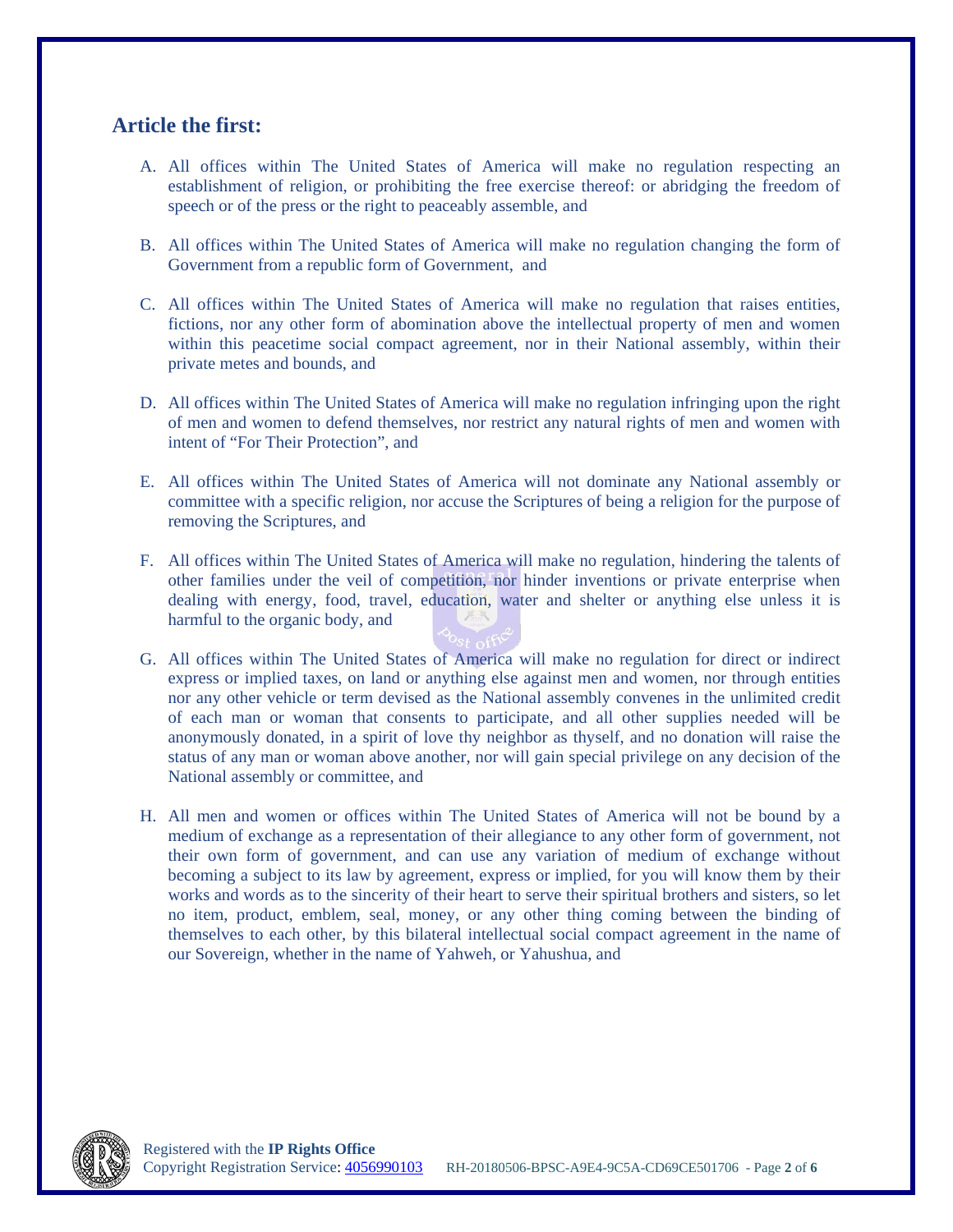I. All men and women that enter into this particular intellectual peacetime social compact agreement are exercising their right of self-determination, and required to donate at least 12 hours per year to serve on the National assembly starting in the spring equinox to the next Spring equinox.

Each family is required to steward any vacant office until your relief has taken their place, and set the time for serving in those offices, and the rules for removal upon bad behavior of the steward and the punishment thereof, and

#### **Article the second:**

A. A well regulated Militia, being necessary to the security of a free Nation, the right of all men and women to keep and bear arms, will not be infringed, and

#### **Article the third:**

A. No soldier or seaman will, in time of peace be quartered in any dwelling, without the consent of the family, nor in time of war, and

#### **Article the fourth:**

A. The right of the men and women to be secure in their sweat equity, investments, dwellings, papers, and effects, against unreasonable searches will not be violated, and no warrants will issue, but upon probable cause, supported by two witnesses and affirmation thereof, under penalty agreed upon by the National assembly, and particularly inscribing the place to be searched, and the evidence or things to be taken, upon which will be returned forthwith when having been found innocent in the General Post Master Council, trial, and

#### **Article the fifth:**

A. No man or woman will be held to answer for a capital, or otherwise infamous crime, unless on a presentment of evidence that an injury has been inflicted and indictment of agreement by the National assembly, except in cases arising in the land or naval forces, or in the Militia, when in actual service in time of self-defense or public danger, nor will any man or woman be subject for the same crime to be twice put in jeopardy of life or limb, law or equity, there will be no compelled performance in any law or equity case to be a witness against one's own conscience, nor be deprived of life, freedom, property or land, without a conviction, nor will private property be taken for public use, without the consent of the owner, and shall be offered in gold or silver or equal sweat equity trade, and

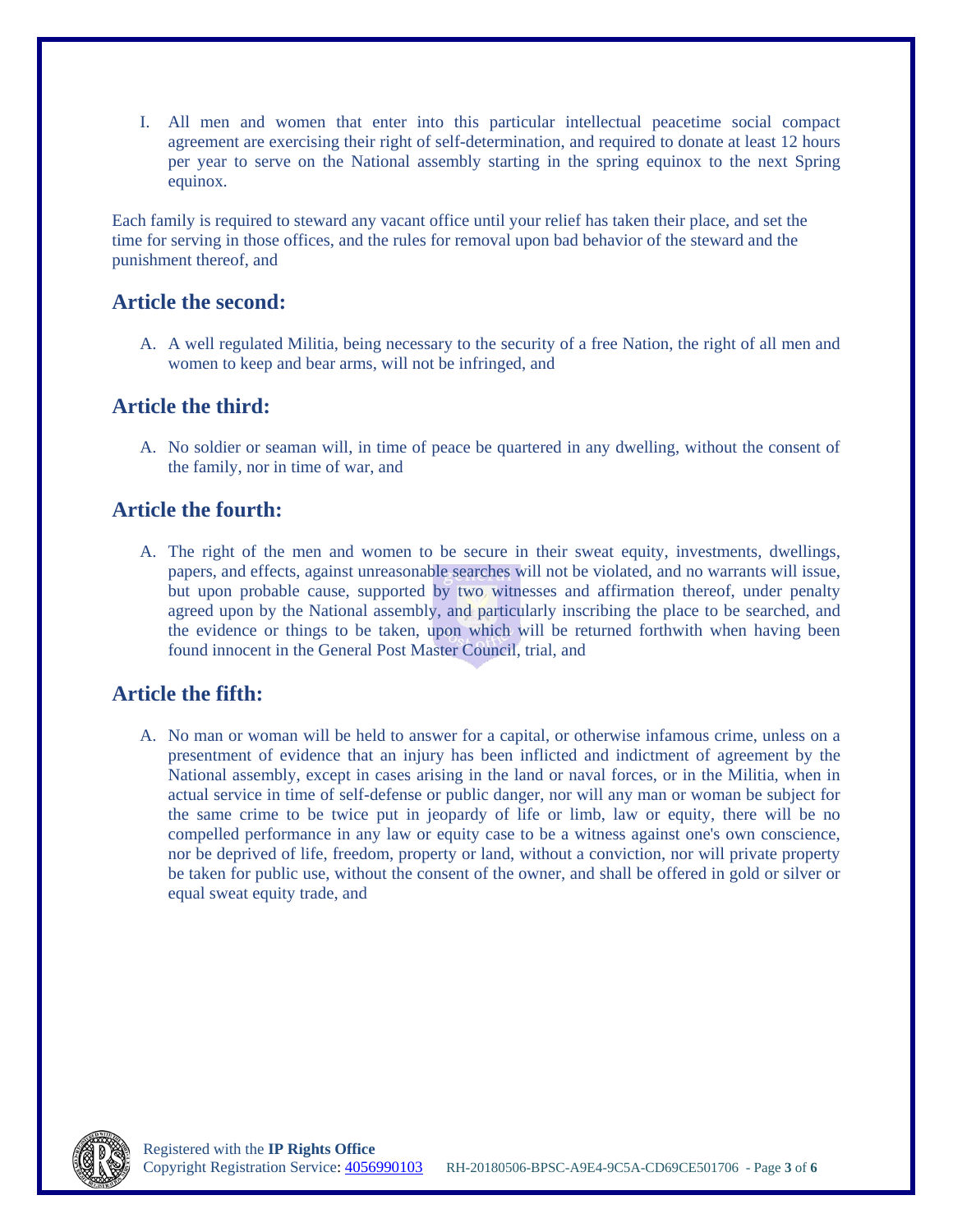### **Article the sixth:**

A. In all criminal accusations, the accused will have a right to a speedy and public trial, by the General Post Master Council within the metes and bounds of The United States of America were in the crime will have been committed, and to be informed of the nature and cause of the accusation, to be confronted with the witnesses against his or her conscience, to have compulsory process for obtaining witnesses and evidence in his or her favor, and have a friend in counsel to assist in his or her redemption, and if found innocent, the accuser will be with the expense of making the accused whole once again, and

# **Article the seventh:**

A. Excessive posit will not be required, nor fines imposed that are not delivered to the injured family upon presentment of injuries, nor cruel and unusual punishments inflicted on any man or women, whether by inflicted on their flesh, their conscience, or their intellectual property. Whereas all injuries, whether it is intentional or by accident will have the condition of unlimited credit for the injured. As for the criminal will not suffer punishment for longer than six years, whatever is decided by the National assembly in accordance with the regulation, unless the crime is murder, rape, or other crime or the loss of value is greater than the six years, therefore the crime must be paid to the Sovereign by death or permanent expulsion from The United States of America as a whole, and

# **Article the eighth:**



# **Article the ninth:**

- A. The powers and rights not in the possession of men and women cannot be given The United States of America as a whole or the Government thereof, and
- B. The men and women will govern themselves according to the intellectual peacetime social compact agreement, the law of nations, the scriptures, and maxims of law. The constitution for The United States of America will remain in harmony with the law of nations and the Government of The United States of America shall remain a subject of the law of nations. Any regulation that breaches this harmony as in not working together for a General Welfare will be expelled. All offices will not deviate from the Maxims of Law, the Scriptures, and the Law of Nations, and in no time of adjournment, will leave the responsibilities, power or authority of the Government of The United States of America in the hands of any foreign counsel, committee, or any other government body, nor allow the men and women to be represented by anyone or anything not chosen through popular vote or appointment, nor adjourn without setting a time, place and plane for the next convening, and

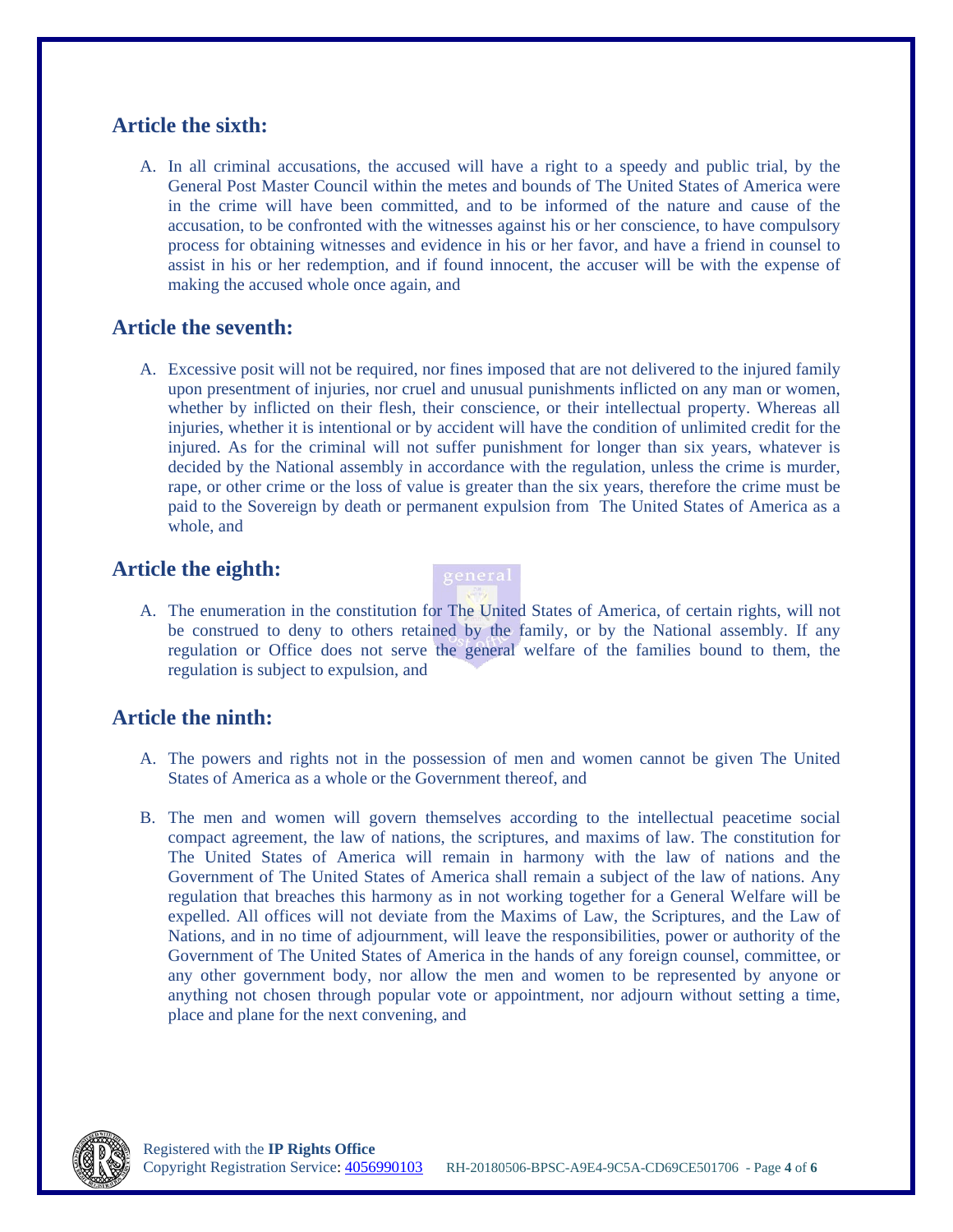So done and brought forward from the original on the three hundred and forty fifth day in the Year of Yahweh, six thousand and fourteen, translated February 28<sup>th</sup>, 2012. Furthermore, as amended on the 18<sup>th</sup> day of February, 2013, as amended on the 20<sup>th</sup> of February, 2017, as amended the 6<sup>th</sup> day of May, 2018.

**Signatures of Signatories** 

**General Post Masters** 

Keith Edward Ziging Willen Duffer Durillon Demanded Dasden

Shows Stock Louday

Juan Intonio Ceniceros,

Delant Coy Palmenton

John Herold Tulker Trustee

Alice Cenicoroa

Jammy Kay Talvert

Reven Lloyd Lakes Chayl ann With Sept Adrian Nikel

Changes T. Malonci Carolyn Strene Rinkenberger - party fieldy Salo-

Patricia Lynn Schmalz Marshall Flevelly Flenkenburger & LAB-C-

David Prim Junto John Francis Patrick O'Sallet

Carlie-todd

Michaelene Jo

Kirk-Edwin



Registered with the IP Rights Office Copyright Registration Service: 4056990103 RH-20180506-BPSC-A9E4-9C5A-CD69CE501706 - Page 5 of 6